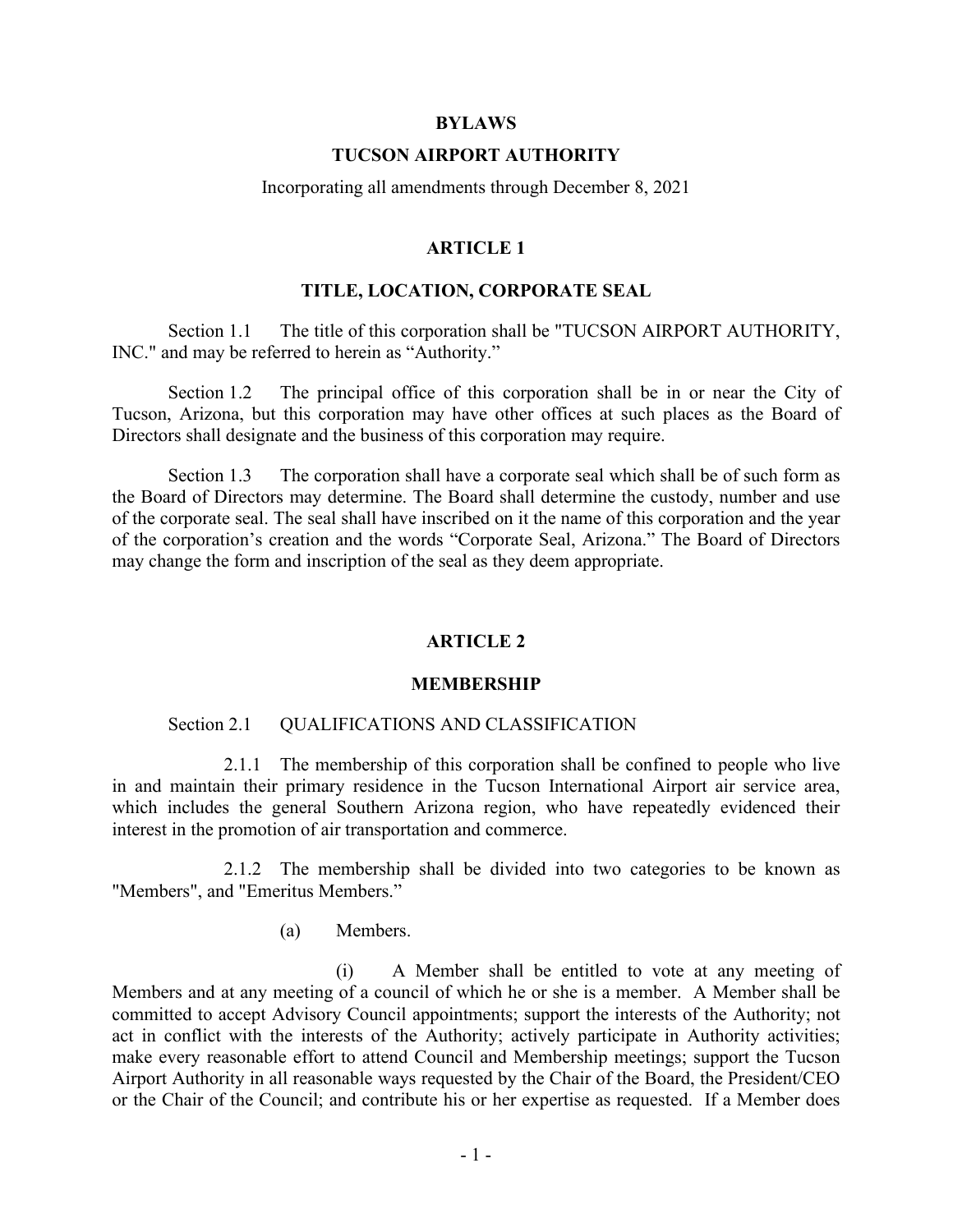not meet these membership requirements, the Board of Directors may, by vote of the majority of the membership of the Board of Directors (e.g., if a Board of 9 total directors, 5 votes are required), terminate such person's membership in the Tucson Airport Authority.

(ii) Members will serve for an initial fifteen (15) year term. Any Member may apply to continue as a Member for one successive 5-year term by providing notice to the Chair of the Nominating Council no sooner than April 1 and no later than October 1 in the year preceding the expiration of his or her initial term. Applications for continuing membership shall be considered and voted upon as described in Section 2.2 below.

(iii) Terms of Members and continuing Members shall begin on the date of the annual meeting at which their membership or continuing membership was approved and end after fifteen (15) years for Members, or five (5) additional years for continuing Members, on the day prior to the date their membership or continuing membership was approved.

(iv) Any Member serving on the Board of Directors or an Advisory Council shall have his or her membership term automatically extended (whether the initial term or subsequent term) until completion of his or her service as a Director or Council member.

(b) Emeritus Members.

(i) Members who have completed a minimum of ten (10) years of service may be considered for Emeritus Member status. Emeritus Membership shall be limited to those members who have provided distinguished service to the Authority over a sustained period of time. All applications to be considered for Emeritus Membership must be submitted to the Nominating Council, which will evaluate the application and make an appropriate recommendation to the Board of Directors. Such change in classification requires approval by a majority vote of the Board.

(ii) Emeritus Members will:

(1) be invited to the membership business meetings of the Tucson Airport Authority, but not entitled to vote;

(2) be invited to all Tucson Airport Authority

(3) retain parking privileges at the airport as provided

to all TAA members; and

membership social functions;

(4) be utilized as invited and, if willing, as consultants to the Tucson Airport Authority on special issues.

(iii) A person who has entered Emeritus Membership classification shall not be counted in the membership limitation provided in Section 2.2.2 hereof.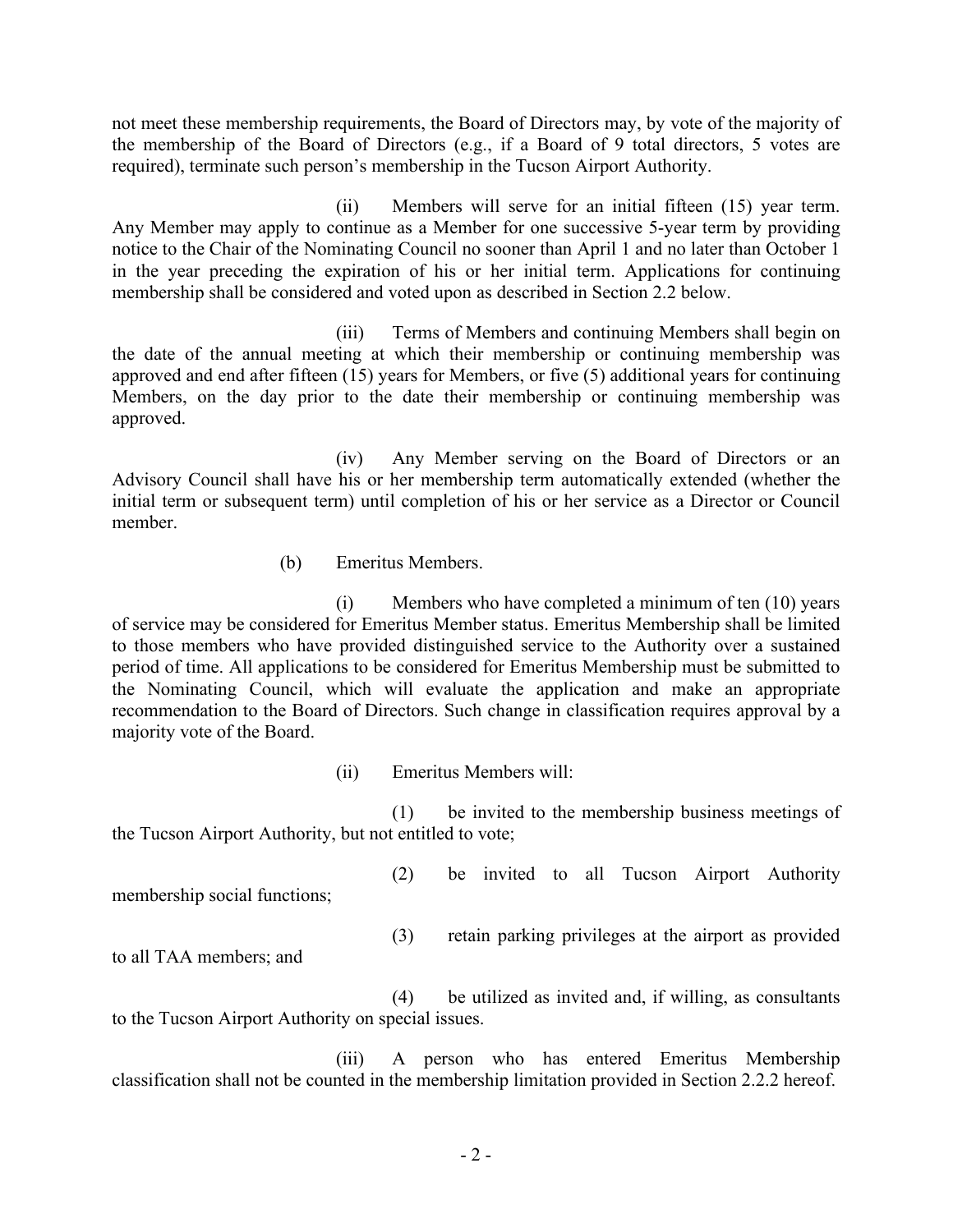2.1.3 Individuals who are elected officials or high-level employees of any branch or level of government, except for elected officials or employees of indigenous/tribal nations and public educational institutions, are not eligible for TAA Membership. For these bylaws, "high-level" shall mean any position that exercises decision making authority over a significant range of strategic or tactical matters involving that governmental entity or a division/department of that governmental entity. Determinations on whether a person is in such a "high-level" position shall be made by the Nominating Council, on advice from TAA's General Counsel. Any current TAA member, as of the effective date of the bylaws containing this amendment, who is currently an elected official or high-level government employee retains all rights and privileges under these bylaws as a Member of TAA. However, no current Member who is an elected official or high-level government employee is eligible to serve on the TAA Board of Directors.

Any current Member who becomes an elected official or high-level employee defined above after the effective date of the bylaws containing this amendment shall have their Membership suspended for the period they serve as an elected official or high-level government employee. Suspended Members retain all privileges of Emeritus Members under these Bylaws. Any suspended Member must resign from the Board or any Advisory Council on which they currently serve. The term of their Membership shall be tolled until they no longer are an elected official or a high-level government employee. When their period of service as an elected official or highlevel employee ends, the Member shall regain all rights and privileges of a TAA Member under these bylaws as of that date.

Any suspended Member whose active Membership plus tolling period extends for more than ten (10) years is eligible to apply for Emeritus Member status under Section 2.1.2(b).

For purposes of the numerical limitation of Members provided in Section 2.2.2, suspended Members shall be included in the count of total number of Members.

Section 2.2 The election of new and continuing members shall be by secret ballot of the existing Members present in person or by proxy at the annual meeting of members and no one may be considered elected a member if more than one-quarter of the votes cast are negative.

2.2.1 If a Member or Emeritus Member of the Authority in good standing desires to nominate for membership in the Authority a qualified person who is not then a Member, to be voted upon pursuant to the provisions of these bylaws, such Member or Emeritus Member shall nominate the person, pursuant to the process established for such nominations by the Nominating Council, no sooner than April 1 and no later than October 1 in the year preceding each regular annual meeting date. Members who desire to be considered for a Director position shall submit their application form and materials to the Nominating Council by October 1 in the year preceding each regular annual meeting date.

2.2.2 All nominations for new or continuing Members of the Authority shall follow the process described in Sections 2.2.1 and 2.2.2. The Nominating Council shall review and consider all timely submitted new membership, continuing membership, and Director submittals. By November 20 of each year, the Nominating Council shall make its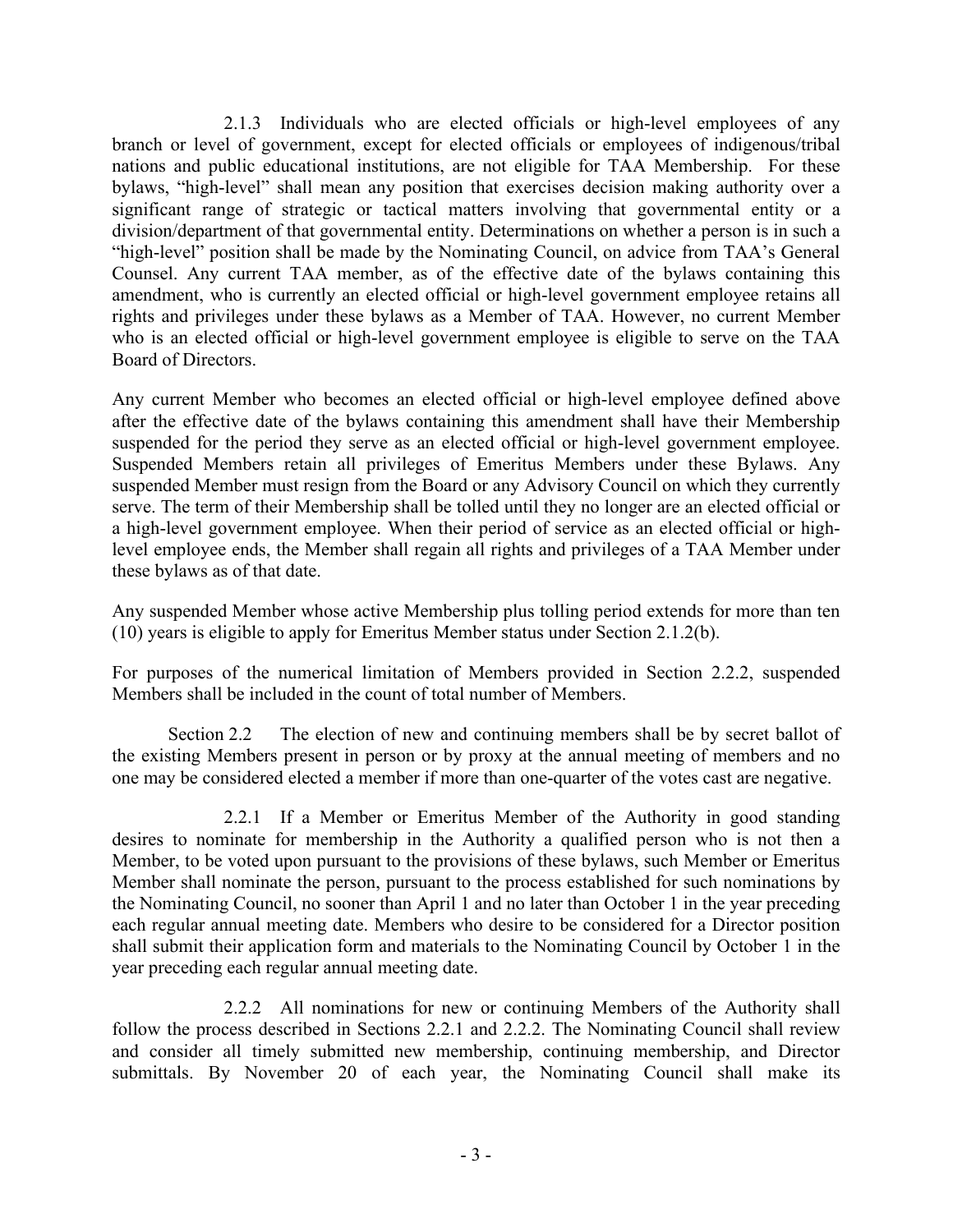recommendations for new members, continuing membership, and Directors to the Board of Directors for the Board's consideration and action.

Nominations for the office of Director may also be submitted by written petitions signed by not less than twenty-one (21) voting Members in good standing; provided each petition includes all information required to be submitted by Members filing a nomination/or their own request for a director position. Such petitions must be submitted to TAA by November 20.

The Board of Directors shall review the recommendations on nominations for new members, continuing membership, Director nominations (including those submitted by petition) and slate of officers, and may, by a majority of Board membership, vote to direct reconsideration of any individual member or director nominee back to the Nominating Council. Any nominee not directed for reconsideration by the Board shall be forwarded to the Members in accordance with Section 3.5.1 below.

The Nominating Council, at a special meeting scheduled for this purpose, shall reconsider any nominee the Board so directs, and by simple majority vote, shall act on that nominee's nomination. Any nominee approved by the Nominating Council after reconsideration shall then be forwarded to the Members in accordance with Section 3.5.1 below.

The maximum number of TAA Members shall be sixty.

# **ARTICLE 3**

# **MEETINGS OF THE CORPORATION**

Section 3.1 ANNUAL MEETING. A meeting of the Members of the corporation shall be held annually on the fourth Monday in January of each year or on such other date in January as is established by a vote of the Board of Directors or by the Chair of the Board, for the purpose of electing Directors and for transaction of such other business as may be brought before the meeting. Such meetings shall be held at the principal office of the corporation or at such other place in Pima County, Arizona, as is reflected in the meeting notice.

3.1.1 NOTICE. Notice of the date, time and location of the annual meeting shall be provided at least twenty-one (21) days prior to the meeting to each Member and Emeritus Member. Notice may be provided via regular mail or electronically or both, at the addresses of each Member and Emeritus Member in the records of the corporation. Failure of a Member and Emeritus Member to receive a notice, or any irregularity in the sending or receiving of such notice, shall not affect the validity of any annual meeting or of any proceedings or actions taken at any such meeting.

Section 3.2 SPECIAL MEETINGS. Special meetings of the Members of the corporation may be held in accordance with Arizona law, including in person, via technological means or a combination thereof. Special meetings may be held when demanded in writing by Members having at least ten percent (10%) of the votes entitled to be cast at such a meeting, when called by the Chair of the Board, or when called by vote of a majority of the members of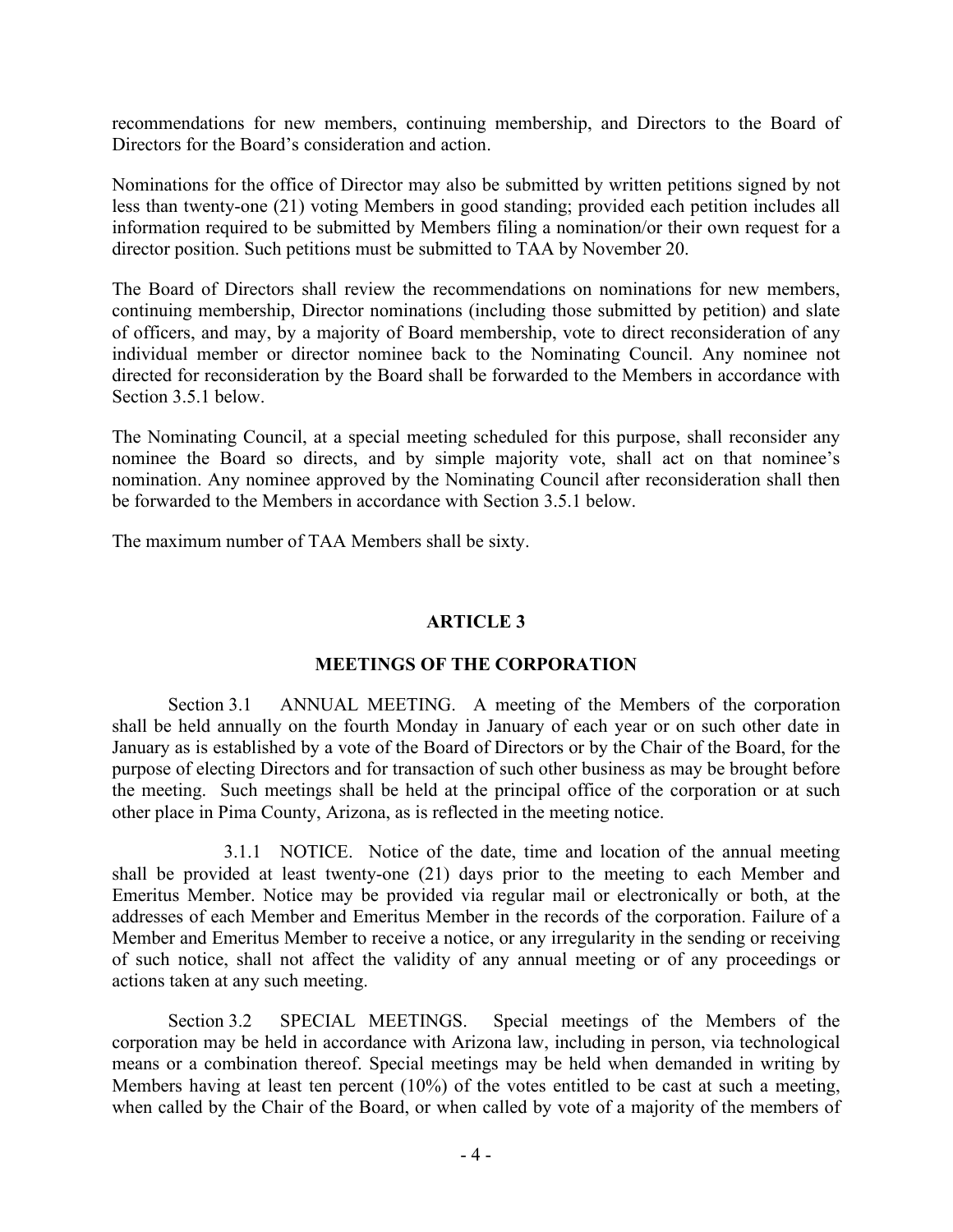the Board of Directors. Special meetings shall be valid for all corporate purposes and any action under corporate authority granted to Members under these Bylaws may be taken at such a meeting.

3.2.1 Notice of any special meeting, providing the date, time, manner of holding the meeting, and agenda for the meeting, shall be sent at least twenty-one (21) days prior to the special meeting to each Member via regular mail or electronically or both, at the addresses of each Member in the records of the corporation. Failure of a Member to receive a notice, or any irregularity in the sending or receiving of such notice, shall not affect the validity of any special meeting or of any proceedings or actions taken at any such meeting.

Section 3.3 QUORUM. At any meeting of the Members, those present in person or represented by proxy, if in excess of fifty percent (50%) of the total Membership, shall constitute a quorum for all purposes. If at any meeting insufficient Members are present to constitute a quorum, a majority of the Members present in person and by proxy may adjourn from time to time, without notice other than by announcement at the meeting until enough Members in person and by proxy to constitute a quorum shall be present; at such time any business may be transacted which might have been transacted at the meeting as originally notified.

Section 3.4 VOTING.

3.4.1 At all meetings of the Members the Members may vote in person or by proxy, and all questions except such questions the manner of deciding which is specially regulated by law or regulation or by contrary provision in these bylaws, shall be determined by a majority vote of the voting Members present in person and by proxy. In the election of Members and of Directors, each voting Member shall be entitled to cast one vote for each position to be filled at the election; not more than one vote may be cast by any Member for any nominee.

Section 3.5 REGULAR ELECTIONS.

3.5.1 The Nominating Council, at its meeting held under Section 2.2.2 above, shall direct the TAA President/CEO, and her/his designees, to compile election materials for all nominees forwarded to the Members for election at the next annual meeting. The election materials shall include ballots for the election, and all materials submitted by a Member or Emeritus Member as part of the nomination packet, or as may be submitted as part of a Director nominating petition.

The President/CEO shall cause the election materials (including the slate of nominees) to be sent to all Members at least twenty-one (21) days prior to the date of the annual meeting via regular mail or electronically or both, at the addresses of each Member in the records of the corporation. Failure of a Member and Emeritus Member to receive the election materials, or any irregularity in the sending or receiving of such materials, shall not affect the validity of the elections conducted at the annual meeting.

3.5.2 In the event that any nominee shall be unable to serve if elected by the Members (through death, ineligibility, incapacity, resignation, or similar), at any time between the sending of all election materials to the Members and the date of the annual meeting, upon notice to her/him, the President/CEO shall cause a notice to be sent prior to the annual meeting,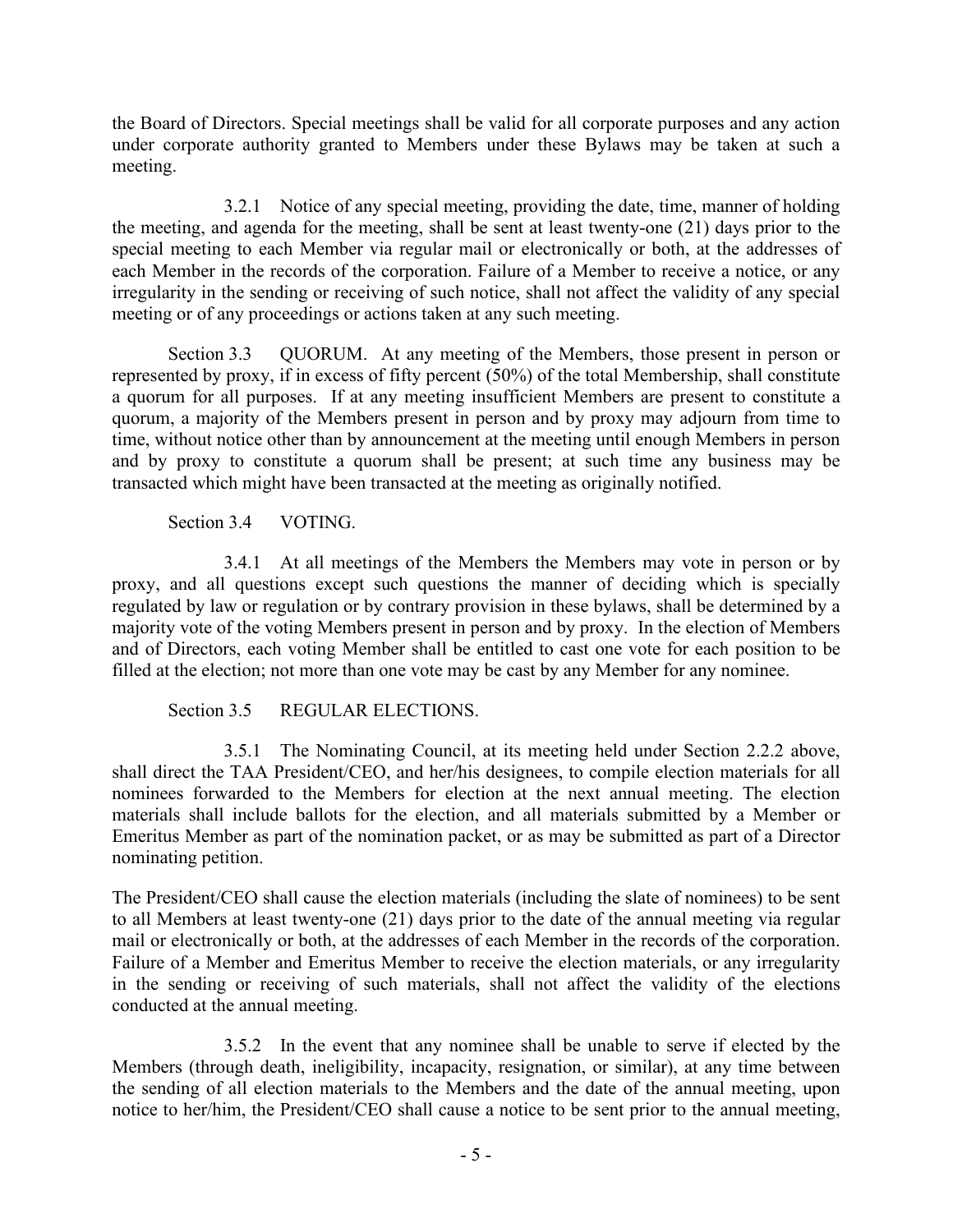as soon as is practicable under the circumstances, to all Members of the ineligibility of the nominee to serve if elected by the Members. Prior to the casting of ballots at the annual meeting, the Chair of the Board or the Chair of the Board's designee shall make a reminder announcement as to the inability of the nominee to serve. The election shall proceed with the ballots as were distributed to the Members.

3.5.3 If a nominee who is unable to serve is elected by the Members, that election shall be deemed null and void and the position shall be deemed as vacant, except for any nominee to be a new Director. In that case, the position remains unfilled, and may be filled under the normal nomination process set forth in Section 2.2.1 and 2.2.2.

Section 3.6 ORDER OF BUSINESS. The order of business for all annual meetings shall include (1) a presentation of all proxies held by Members to the Chair of the Board and Secretary for verification; (2) a review of the minutes of the preceding annual meeting (and any special meeting held since the last annual meeting), and action on them; (3) Reports from officers and councils as the Chair of the Board deems necessary or appropriate; (4) Elections and their results, and (5) any other matter provided on the Agenda sent to Members prior to the annual meeting.

# **ARTICLE 4**

# **BOARD OF DIRECTORS**

Section 4.1 ELIGIBILITY, ELECTION, TERM, NUMBER AND QUALIFICATION AND TERM OF OFFICE.

4.1.1 The Board of Directors shall consist of at least seven (7) and no more than eleven (11) members. The Immediate Past Chair of the Board remains a Director on the Board for one (1) year after her/his term as Chair of the Board expires.

4.1.2 TERMS. Each Director shall serve for the term, either one (1), two (2) or three (3) years, as provided for in the action that resulted in their election to Director, either by Member ballot or when filling a Board vacancy. A person may be nominated for a single term in any one election and may be elected to serve multiple subsequent successive terms. Terms shall be staggered in a way to preserve experience and institutional knowledge on the Board.

The term of the Chair of the Board shall be two years, which starts on the date of their election by the Board. All other officers shall be elected to serve one-year terms. A Director may serve as an officer for multiple one-year terms.

The maximum time a Member may serve on the Board, regardless of applicable bylaw provision, is ten (10) years.

Section 4.2 VACANCIES. In the case of any vacancy on the Board of Directors caused by death, resignation, disqualification or other reason, the Nominating Council shall recommend one or more nominees to fill the vacancy to the Board of Directors. The remaining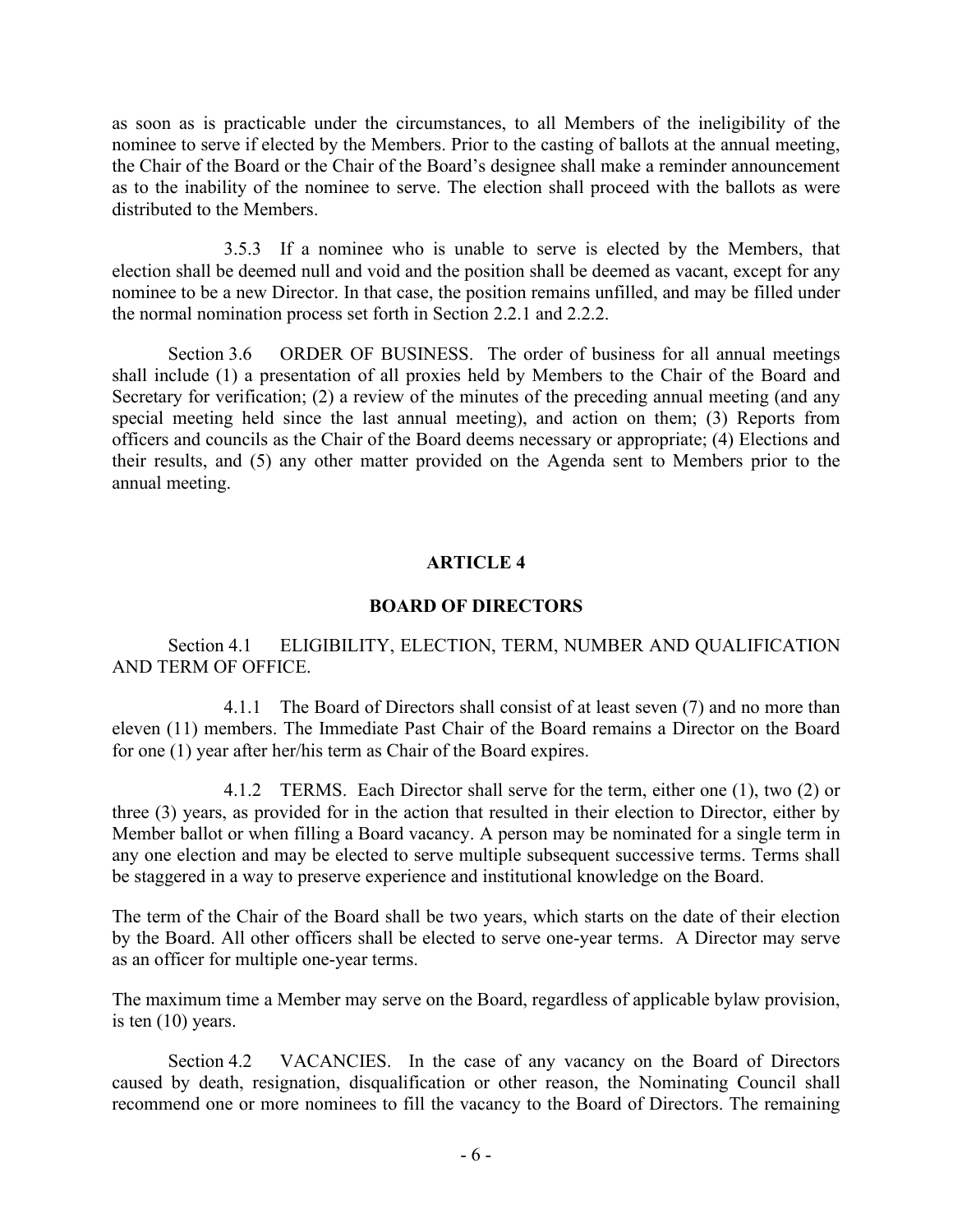Directors may elect a nominee, by majority vote, to fill the vacancy on the Board, to serve only for the period between the election of the nominee to the Board and the next annual meeting.

Section 4.3 REGULAR MEETINGS.

4.3.1 After the adjournment of the annual membership meeting, at the same location if in person, the Board of Directors shall hold its first regular meeting of the year. At that meeting, the Board shall elect its officers and establish the schedule for at least three (3) additional regular Board meetings for the year. Regular meetings shall be held as scheduled unless cancelled by the Chair of the Board by providing notice to the Board more than twentyfour (24) hours prior to the meeting date and time.

4.3.2 Any Director who is absent without being excused by the Chair of the Board of more than fifty percent (50%) of all regular and special board meetings in any calendar year, shall be subject to removal from the Board by a majority vote of the membership of the Board.

Section 4.4 SPECIAL MEETINGS. Special meetings of the Board of Directors may be called by the Chair of the Board or any three (3) Directors. Such meetings shall be held at the time and at any place within Pima County, Arizona, determined by the party or parties calling such meetings. Notice of each special meeting shall be provided to all Directors as required by applicable Arizona law, but in no event shall such notice be less than twenty-four (24) hours prior to such meeting.

Section 4.5 QUORUM. A majority of the voting Members of the Board of Directors then serving shall constitute a quorum.

# **ARTICLE 5**

### **OFFICERS**

Section 5.1 The officers of this corporation shall consist of a Chair (of the Board), Vice Chair (of the Board), Secretary and Treasurer. Such officers shall be elected at the first Board meeting held following the annual meeting. The slate of officers to be considered by the Board shall be as approved by the Nominating Council under Section 2.2.2 of these Bylaws.

Section 5.2 The Chair of the Board shall preside at, and in conjunction with the President/CEO, shall set the agenda for all regular meetings of the directors, members, and executive council; shall appoint members of standing and special councils; and shall represent the interests of the Board of Directors when it is not in session. The Chair of the Board may also be designated or referred to as the "Chair, Chairman or Chairwoman of the Board" or any other title that accurately reflects such Officer's duties.

Section 5.3 The President shall be the Chief Executive Officer of the corporation and shall be selected by and shall serve at the pleasure of the Board of Directors. The President/CEO shall have responsibility for the overall operation and management of TAA in accordance with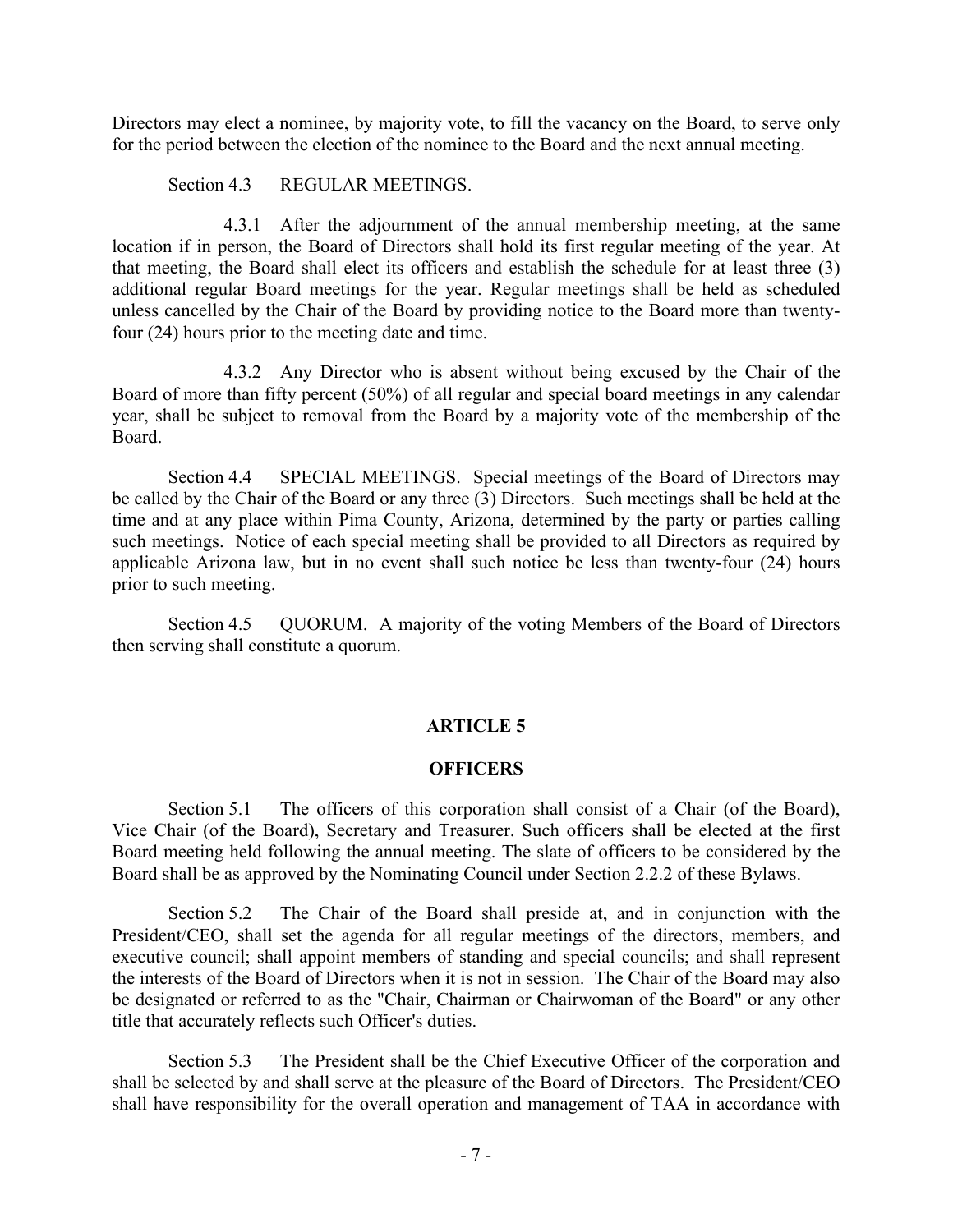its Mission and within the framework of Board adopted objectives and policies. The President/CEO shall have full responsibility for the management and administration of all TAA activities and operations and shall report to the Board on a regular basis. The President/CEO shall have the authority to act on behalf of the Board of Directors and TAA in all respects except as may be specifically limited from time to time by Resolution of the Board of Directors. During recess of the Board and the Executive Council, the President shall work closely with the Chair of the Board to ensure that the business and affairs of the corporation are conducted within the framework of Board-approved objectives and policies.

Section 5.4 The Vice Chair of the Board shall perform such duties as may be assigned to him or her by the Board of Directors. In the case of the death, disability or absence of the Chair of the Board, the Vice Chair of the Board shall perform and be vested with all of the duties and powers of the Chair of the Board.

Section 5.5 The Secretary shall keep the seal of the corporation and affix the same to all instruments requiring its seal, as may be directed by the Board, the Executive Council, the Chair of the Board, or the President/CEO. The Secretary shall also review and sign the minutes of meetings of Directors and general membership, shall authorize meeting notices to be issued by the President/CEO as required in these bylaws, and shall perform such other duties as may be required by the Board.

Section 5.6 The Treasurer shall be familiar with the financial affairs of TAA and shall chair the Advisory Council that is responsible for the budget. The financial records will be in the custody of the President/CEO and all records shall be maintained at the corporate office of TAA.

# **ARTICLE 6**

# **VACANCIES IN OFFICE**

In the case of the death, disability or resignation of one or more of the officers, the majority of the remaining Directors shall fill the vacancies for the unexpired term. One or more nominees shall be suggested by the Nominating Council to fill each such vacancy.

# **ARTICLE 7**

### **COMPENSATION OF DIRECTORS, OFFICERS AND MEMBERS**

Neither the Directors nor the officers (other than the President/CEO) nor the Members, as such, shall receive any salary or compensation for their services, but by resolution of the Board of Directors may be reimbursed for their actual expenses paid or obligated to be paid in connection with service rendered solely for the benefit of the corporation.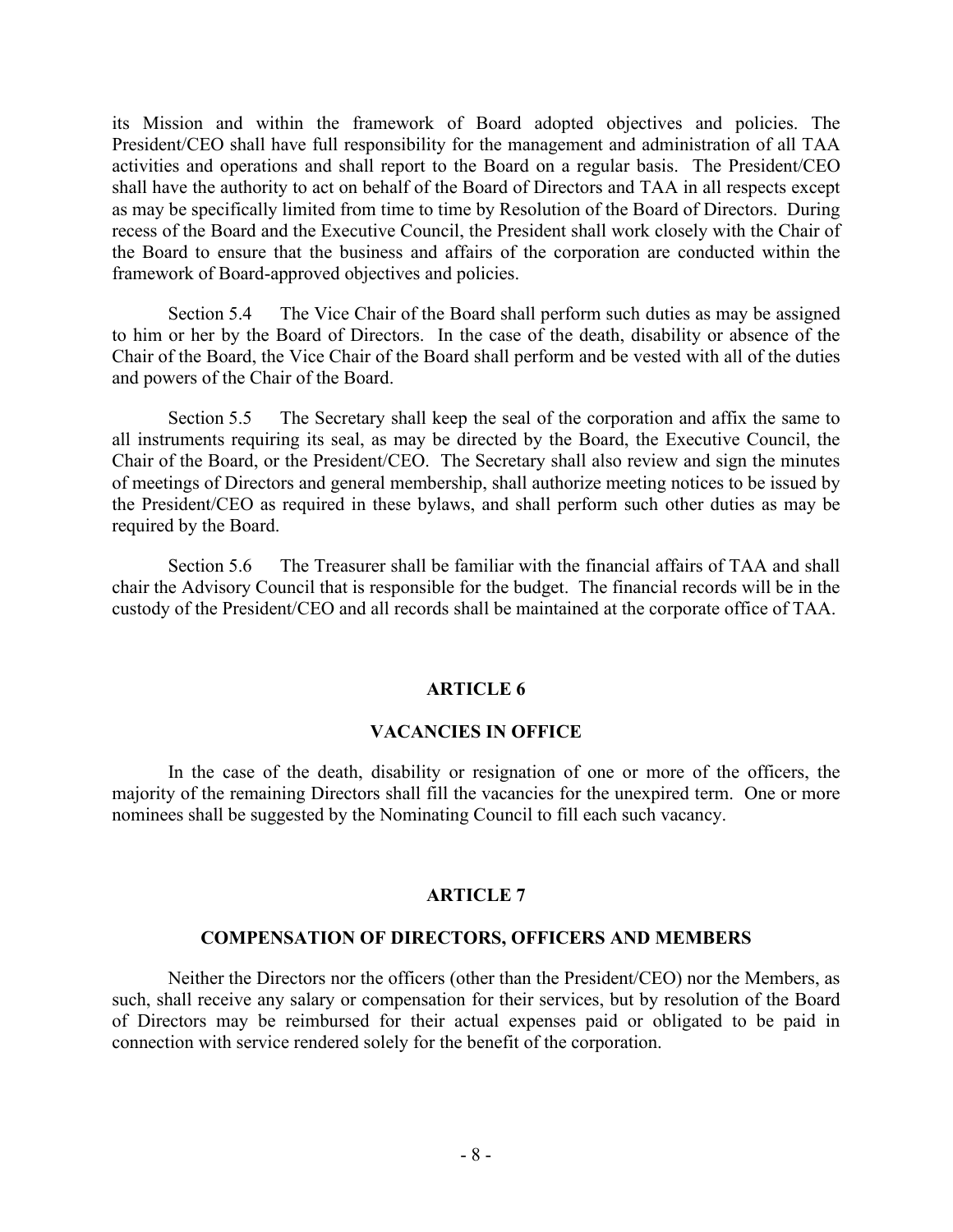## **ARTICLE 8**

## **BOOKS, ACCOUNTS AND RECORDS**

Section 8.1 This corporation shall keep at its principal office in the State of Arizona records of the meetings of Members and a book showing a true and complete list of all Members, their residences, and books containing a record of the affairs of this corporation.

Section 8.2 The books, accounts and records of this corporation shall be open to the inspection of any member of the Board of Directors at all times in business hours.

Section 8.3 It shall be the duty of the Board of Directors at least once a year and within one hundred twenty (120) days after the close of the fiscal year to cause the books and accounts of the corporation to be examined and audited by a Certified Public Accountant. Thereafter it shall cause a copy of the report of said accountant, or a summary to be mailed to each of the Members of this corporation as part of the annual report of the operations of Tucson Airport Authority, Inc.

### **ARTICLE 9**

### **AMENDMENT TO BYLAWS**

Subject to notice requirements below, any of these bylaws may be altered, amended or repealed by majority vote of the Board of Directors at any regular meeting; or at any special meeting called for the purpose, when all the Directors are present; or by a majority vote of the Members at any regular meeting; or at any special meeting called for the purpose. No bylaw amendment may be acted on by the Board unless it has first been considered by the Corporate Governance Council. The Board of Directors shall, by majority vote, direct the Corporate Governance Council to consider bylaw amendments it deems appropriate and in the best interests of the corporation. If the Corporate Governance Council fails to timely meet to consider a proposed bylaw amendment and make a recommendation to the Board on the proposed bylaw amendment, the Chair of the Board may place the proposed bylaw amendment on the Board's agenda for consideration and action.

#### **ARTICLE 10**

### **APPOINTMENT OF ADVISORY COUNCILS**

Section 10.1 The TAA Advisory Councils shall include the Corporate Governance Council, the Nominating Council, the Audit Council, and the Financial Council (to include an environmental/sustainability sub-council) and such other councils as the Chair of the Board may determine is appropriate. No Council shall have an even number of members and shall have not more than seven (7) or less than three (3) Members. The Chair of the Board shall appoint, with the advice and consent of the Board, Members to each council, and the Chair of each Council.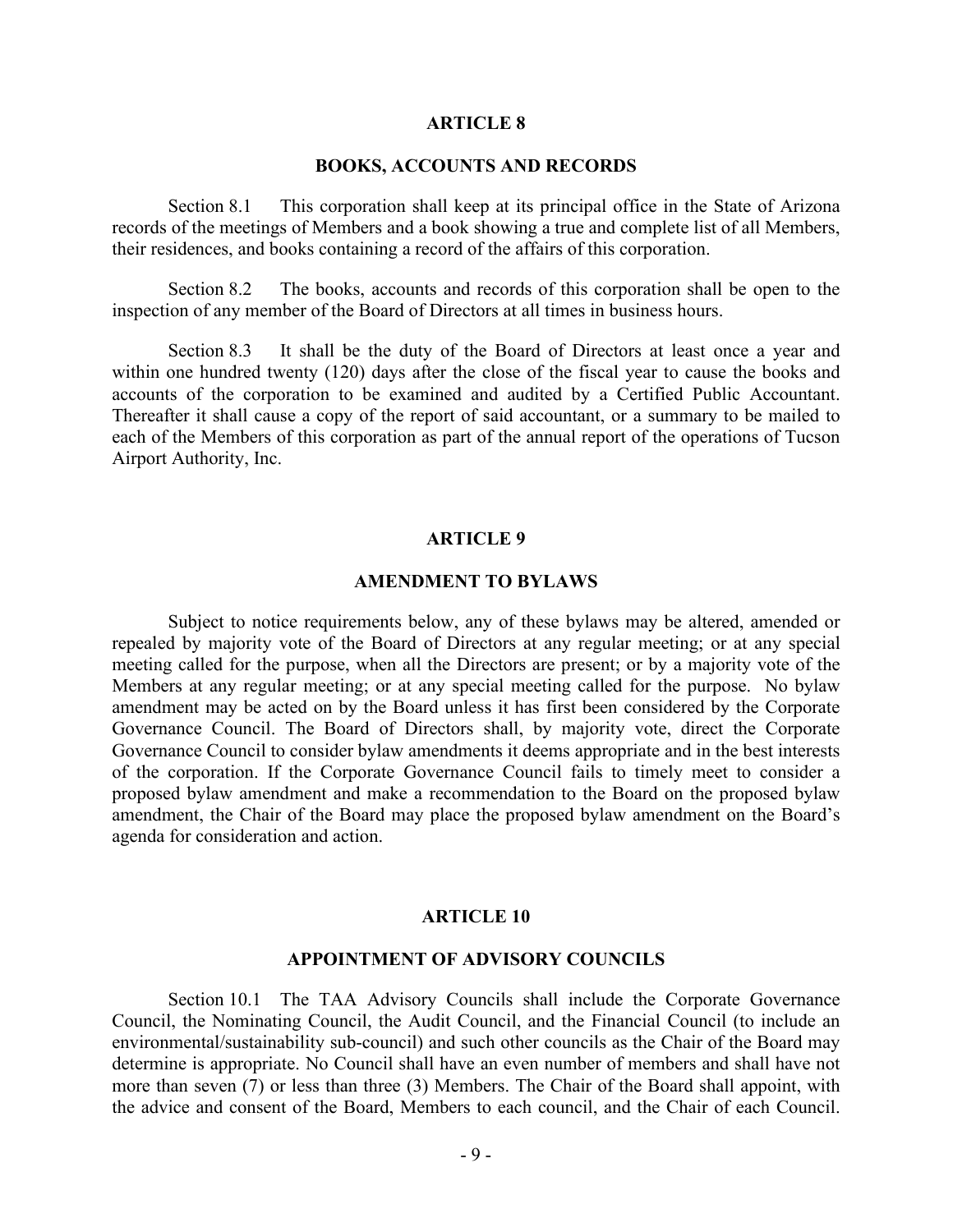The terms of such appointments shall be two (2) years. The Chair of the Board and Vice Chair of the Board may attend and participate in all Council meetings as non-voting members of a Council.

Section 10.2 NOMINATING COUNCIL. The Nominating Council shall consist of seven Members, who will be appointed for up to two (2), two-year terms, and may not serve more than four (4) consecutive years. The Chair of the Nominating Council shall serve two (2) years. The Council roster shall include, two (2) former Directors, two (2) current Directors who are not the Chair of the Nominating Council or Vice Chair of the Nominating Council, and three (3) Members who have never served as Directors. Nominating Council Members are not eligible to be nominated for a first term on the Board of Directors.

# **ARTICLE 11**

### **EXECUTIVE COUNCIL**

The Executive Council will be comprised of the Chair of the Board, Vice Chair of the Board, Secretary, Treasurer and one other board member appointed by the Chair of the Board. The Executive Council may exercise the full authority of the Board of Directors with respect to setting the compensation and benefits for the President/Chief Executive Officer and with respect to such other matters as are specified by the Board of Directors from time to time.

#### **ARTICLE 12**

#### **INDEMNIFICATION**

The corporation shall and does hereby indemnify and agree to save harmless each director, officer, employee, agent or member of said corporation, who was or is in the future a party or is threatened to be made a party to any threatened, pending or completed action, suit or proceeding, whether civil, criminal, administrative or investigative, by reason of the fact that such person is or was a director, officer, employee, agent or member of said corporation, or is or was serving at the request of said corporation in any of said capacities, from any damages, costs, expenses, attorney fees, fines and amounts paid in settlement, actually and reasonably incurred, to the extent that such persons may be indemnified under the applicable provisions of the Arizona Revised Statutes pertaining to nonprofit corporations.

THE FOREGOING was approved and adopted on December 8, 2021.

[\\_\\_\\_\\_\\_\\_\\_\\_\\_\\_\\_\\_\\_\\_\\_\\_\\_\\_\\_\\_\\_\\_\\_\\_\\_\\_\\_\\_\\_\\_\\_\\_\\_\\_\\_\\_](https://na2.documents.adobe.com/verifier?tx=CBJCHBCAABAAoHpN-9aB4qClDpneRGsl4K5rkqOcT19G)

Bruce Dusenberry, Chair of the Board